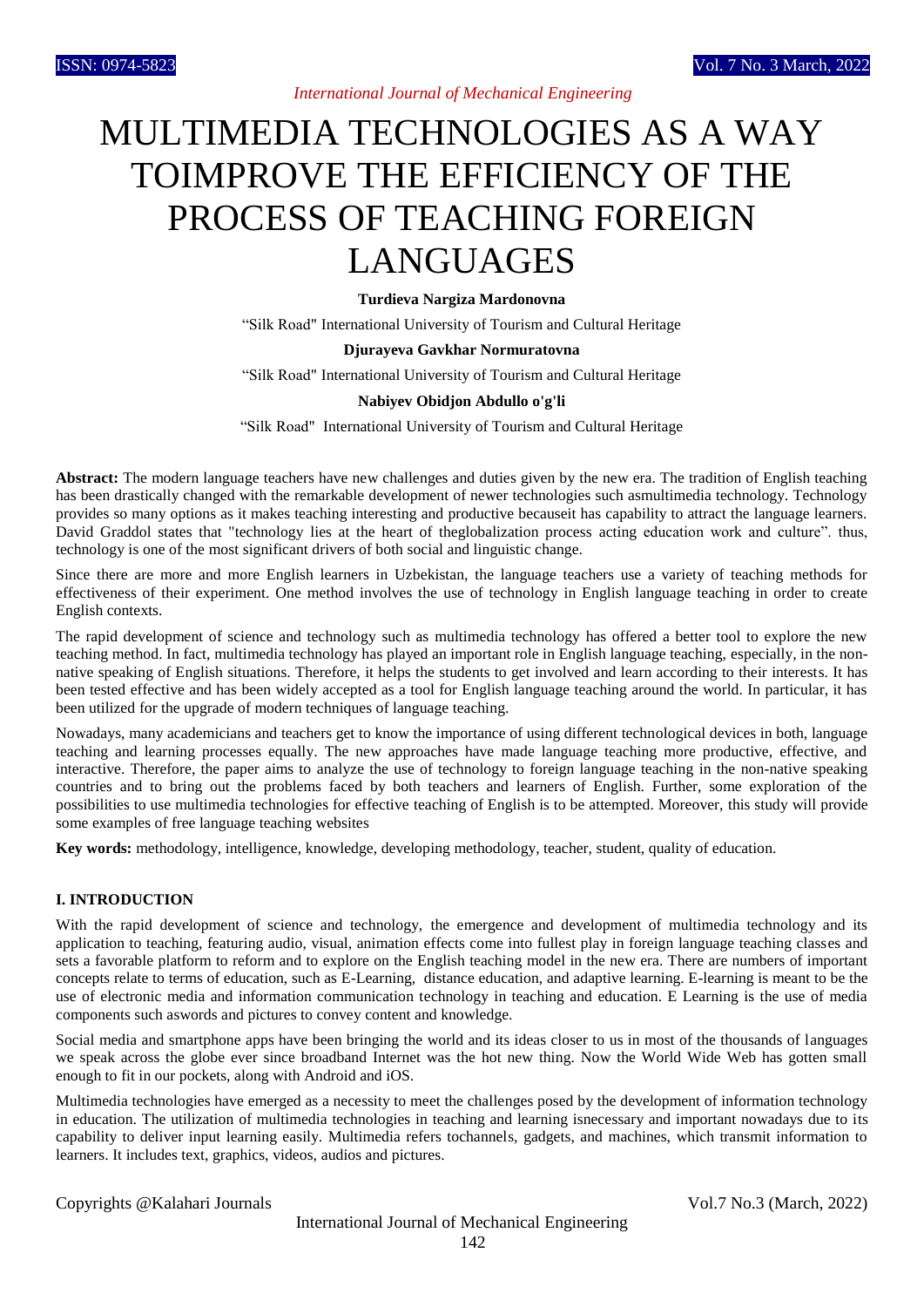The multimedia learning theory principles state that students acquire language better from input enhanced by text and pictures than with text alone.Forms of working with computer tutorials in lessons foreign languages include:

- the study of vocabulary;
- practicing pronunciation;
- teaching dialogic and monologue speech;
- training in writing;
- development of grammatical phenomena.

The possibilities of using Internet resources are huge. Global the Internet creates the conditions for obtaining any necessary students and teachers of information located anywhere in the world: regional geography material, news from the life of ESL students and teachers, articles from newspapers and magazines, necessary literature,etc.

According to the cognitive theory of multimedia learning, meaningful learning depends on all three of these processes occurring for the visual and verbal representations. "Printed core materials, it was felt, would survive, but the demand for 'a better fit' meant that the variety of add-ons would grow, and as technology developed and became more available these supplements would be increasingly available online" (Block, 2002; p. 165). Mayer (2009) proposed, "An alternative to purely verbal presentations is to use multimedia presentations in whichpeople learn from both words and pictures – a situation that I call multimedia learning". It is fair to assert that the growth of multimedia has facilitated the growth of the English language to a large extent. The role of the teacher becomes one of facilitator and supporter, rather than instructor (Westwood, 4). Mayer (2009) expressed the rationale for multimedia presentations – that is, presenting material in words and pictures – is that it takes advantage of the full capacity of humans for processing information (Mayer, 9). Westwood (2008) asserted that

"the teacher or tutor has the role of general facilitator of the group discussion, but does not direct or control the investigative process (Westwood, 31). One of the ultimate goals of multimedia language teaching is to promote students' motivation and learning interest, which can be a practical way to get them involved in the language learning (Thamarana, 2015).

#### THE USE OF MULTIMEDIA TECHNOLOGY IN TEACHING

As the popularity of English is expanding day by day and worldwide, the teachers of English feel the need of change in their language teaching methods. There are teachers who use the "leading edge of technological and scientific development" (Young and Bush 2), but the majority of teachers still teach in the traditionalmanner. However, this paper does not claim that none of these traditional manners are bad or damaging the students. In principle, they are proving to be useful even today. There are many opportunities for students to gain confidence in learning English who learn the language for more than just fun. For them, to keep pace withEnglish language teaching and gain more confidence, they have to stride into the world of multimedia technology. Here, multimedia technology refers to computer-based interactive applications that use both the hardware and software, allowing people to share their ideas and information. It is a combination of text, graphics, animation, video and sound. The twenty-first century is the age of globalization and information technology as Harry Samuels argues,"Much more recent developments in social media and information technology are taking foreign-language education in new directions". Currently, information technology has become an integral part of our lives. Now it is almost impossible to find the scope of human activity without technology. The active use of information technology is also observed in the field ofeducation. Recent advances in high technology are mandatory for improving the educational process and its transfer to a qualitatively new basis. There was an opportunity to transmit information by various software and hardware tools that allow ESL students and teachers to process information in the audio and visual community, i.e., multimedia. The use of electronic dictionaries, encyclopedias, interactive textbooks and manuals, games, Internet resources, simulators, electronic presentations, etc. allows ESL students and teachers to increase theefficiency of mastering the material. The traditional learning process requires the study of theoretical data and the experience necessary for successful communication within the framework of the discipline being studied. The use of multimedia can positively affect several aspects of the educational process at once. In the conditions of classroom teaching, the teacher does not always have to pay due attention to each student, which leads to a loss of motivation for learning and a decrease in the level of knowledge, skills and abilities. Learning can be perceived by different people: some prefer to learn by reading, others by listening, a third by watching a video, etc.The use of multimedia tools in the classroom in a foreign language allows ESL students and teachers to implement a personality-oriented approach. e. the activation of students, increasing interest in the subject and providing the opportunity to organize the independent work of each student, taking into account his age, psychological characteristics and level of language proficiency. "To work with multimedia tools, students can influence their own learning process, adjust it to their individual abilities and preferences." They study exactly the material that interests them, repeat the study as many times as they needit ".

As the English language teaching models change rapidly, there has been a significant growth of literature regarding the use of technology in English language teaching. These literatures unequivocally accept technology as the most essential part in teaching. Such a tendency has emphasized on an essential role of technology in pedagogy in which technology has been dominant over the teachers. As a result, if we ignore technological developments, the teachers will never be able to catch up with the new trend, irrespective of our discipline or branch. Here, Rana says, "Teachers need to stop following the same old ways of teaching and experiment and acknowledge that the world is changing and we need education that augments that change". For this reason, it is important for language teachers to be aware of the latest and best equipment and technologies to have all information of what is

### Copyrights @Kalahari Journals Vol.7 No.3 (March, 2022)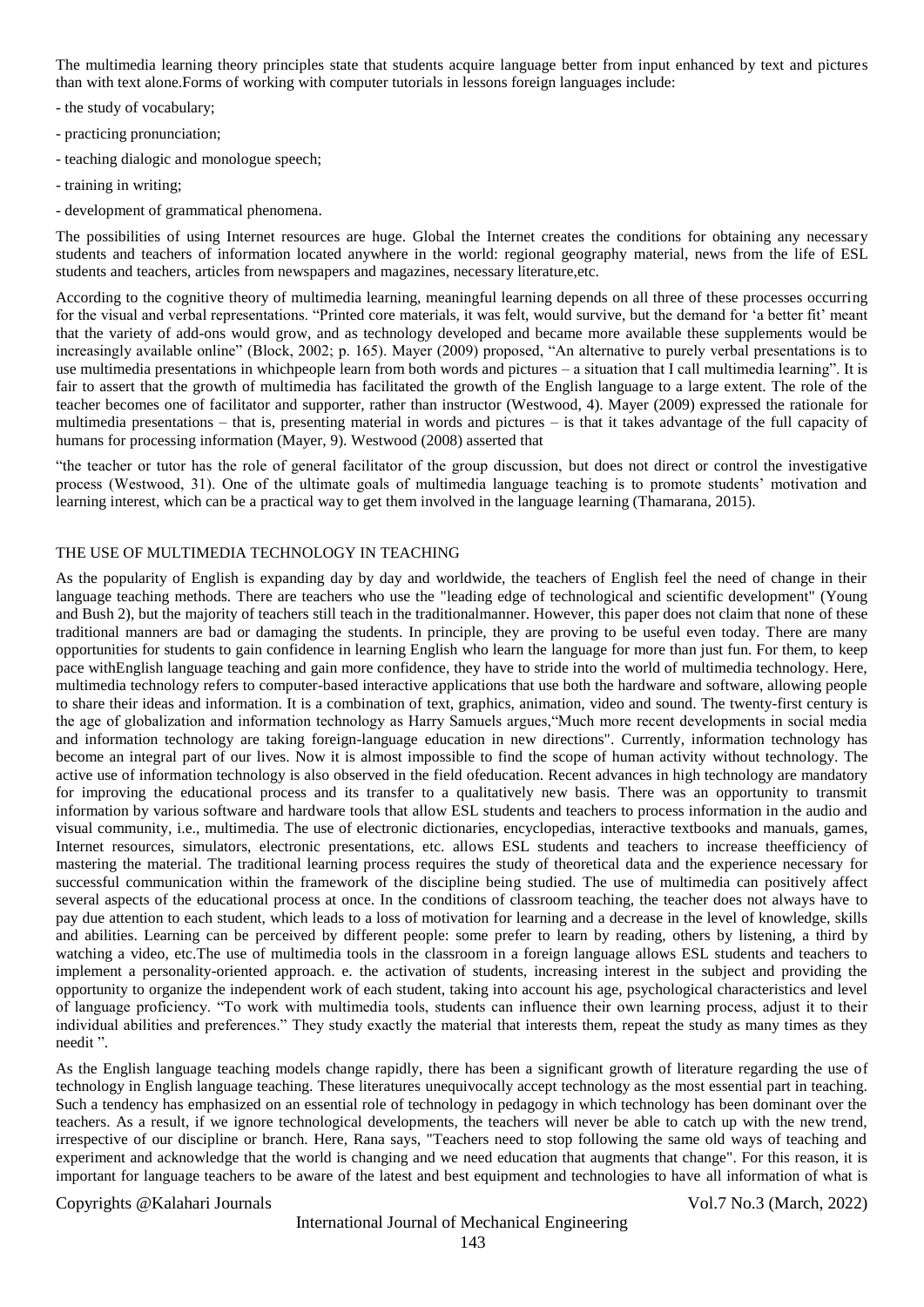available in any given situations. Students can receive information on a problem that they are working on.. It could be a joint work of Uzbek schoolchildren and their foreign peers from one or more countries. One of the most revolutionary achievements in recent decades that significantly influenced the educational process throughout the world, it became the creation of a worldwide computer network, called Internet, which literally means "international network" (eng, international net).

The use of cyber space (cyberspace) for educational purposes is a completely new area of general didactics and private methods, since the changes occurring affect all aspects of the educational process, starting from the choice of techniques and work style, ending with a change in the requirements for academic level ofstudents.

The substantive basis of mass computerization of education, certainly related to the fact that a moderncomputer is an effective means of optimizing mental working conditions in general, in any its manifestation. R.Williams and C. Mackley in their article "Computers at School" they write: "There is one feature of the computer that is revealed when using it as a device for teaching others, and as an assistant in acquisition ofknowledge, it is his inanimate. The car can be "friendly" communicate with the user and at some points"support" him, however, she will never show signs of irritability and will not make ESL students and teachersfeel that she was bored. In this sense, the use of computers is perhaps most useful when individualizing certain aspects teaching. "

The main goal of learning a foreign language in high school is formation of communicative competence, allother goals (educational, educational, developing) are implemented in the process the implementation of thismain goal. The communicative approach implies communication training and intercultural capacity buildinginteraction, which is the basis for the functioning of the Internet. Beyond Internet communication does not makesense - it is an international multinational, cross-cultural society whose livelihoods are based on electronic

communication of millions of people around the world, speaking at the same time - the most giant in size andnumber of participants conversation that ever occurred. By joining it in a foreign language lesson, we create a model real communication.

# **ADVANTAGES OF THE USE**

As the multimedia technology becomes more readily available to all of us, it seems appropriate that thelanguage teachers should integrate it into their lesson and assessment planning in the same way they have beendoing with video, film and computer-assisted learning strategies.

#### Motivates Students to Learn English

The traditional teaching methods are unpopular and less effective in the English language classrooms. Now,multimedia technology, with the help of audio, visual and animation effects, motivates the students to learnEnglish quickly and effectively. In this connection, Rana says, "We also need to take into account that as humanbeings, we're very visual beings, that what we see tends to affect our judgement more, and technology helps inbringing that visual aspect to education. Who here would prefer a lecture class over a presentation?". It makesan easy access to information regarding the culture of the target language. With such features as abundant information and crossing time and space, multimedia technology creates a real-life or native speaking countrycontext for English language teaching, which greatly cultivates students' interest and motivation in learning thelanguage.It is important to note that Internet resources help to make the process of learning a foreign language moreexciting, as they provide teachers with the opportunity to vary the methods of presenting information and makelearning practically directed. Moreover, due to the fact that Internet technologies are one of the most importantsources of information in modern society, when they are included in training, students acquire the necessaryskills to use Internet resources.Develops Students' Communicative CompetenceIt is hard to achieve the goal of learning English language through the traditional teaching because it

hampers the students' capacity to understand the structure, meaning and function of the language. Such teachingmethod makes the students passive recipients of knowledge. But, now, multimedia technology has been a greathelp to integrate teaching and learning and provides the students greater incentives, carrying for "students'future competitiveness at the workplace" (Healey et. al. 11).

The teachers' instructions lead to the students' thought patterns and motivate the students' emotions. ToSuleimanNihat Sad, the utilization of multimedia ethnology "breaks the monotony of traditional classteaching and is enjoyable and stimulating". For example, the use of PowerPoint template activates students'thinking and the capacity to comprehend the language. Its audio and visual effects help them to transform English learning into capacity cultivation. It creates a positive environment for the classroom activities such as group discussion, subject discussion and debates, which can offer more opportunities for communication amongstudents and between teachers and students. thus, multimedia technology encourages students' positive thinkingand communication skills in learning the language.A significant role in the process of modernization of education is played by various Internet resources.Using non-adapted texts from other newspapers and magazines allows ESL students and teachers to learn thelanguage in its modern functioning. Various types of Internet telephony (Skype), "instant messaging" programs(Telegram, WhatsApp), "social diaries" (LiveJournal) and "social networks" (Facebook), as well as videoconferencing have ample opportunities for effective language acquisition. Communication with native speakersis also very available and easy with the help of these developments. It also gives students the opportunitywithout additional material and time costs and the formation of communicative competence.Widens Students' Knowledge about the Culture of EnglishThe use of multimedia technology, "connected to the target culture", offers the students with moreinformation than textbooks, and helps them to be familiar with cultural backgrounds and real-life languagematerials, which can attract the students to learning. the learners not only improve their listening ability, butalso learn the culture of the target language. Having the abundant information through the use of

Copyrights @Kalahari Journals Vol.7 No.3 (March, 2022)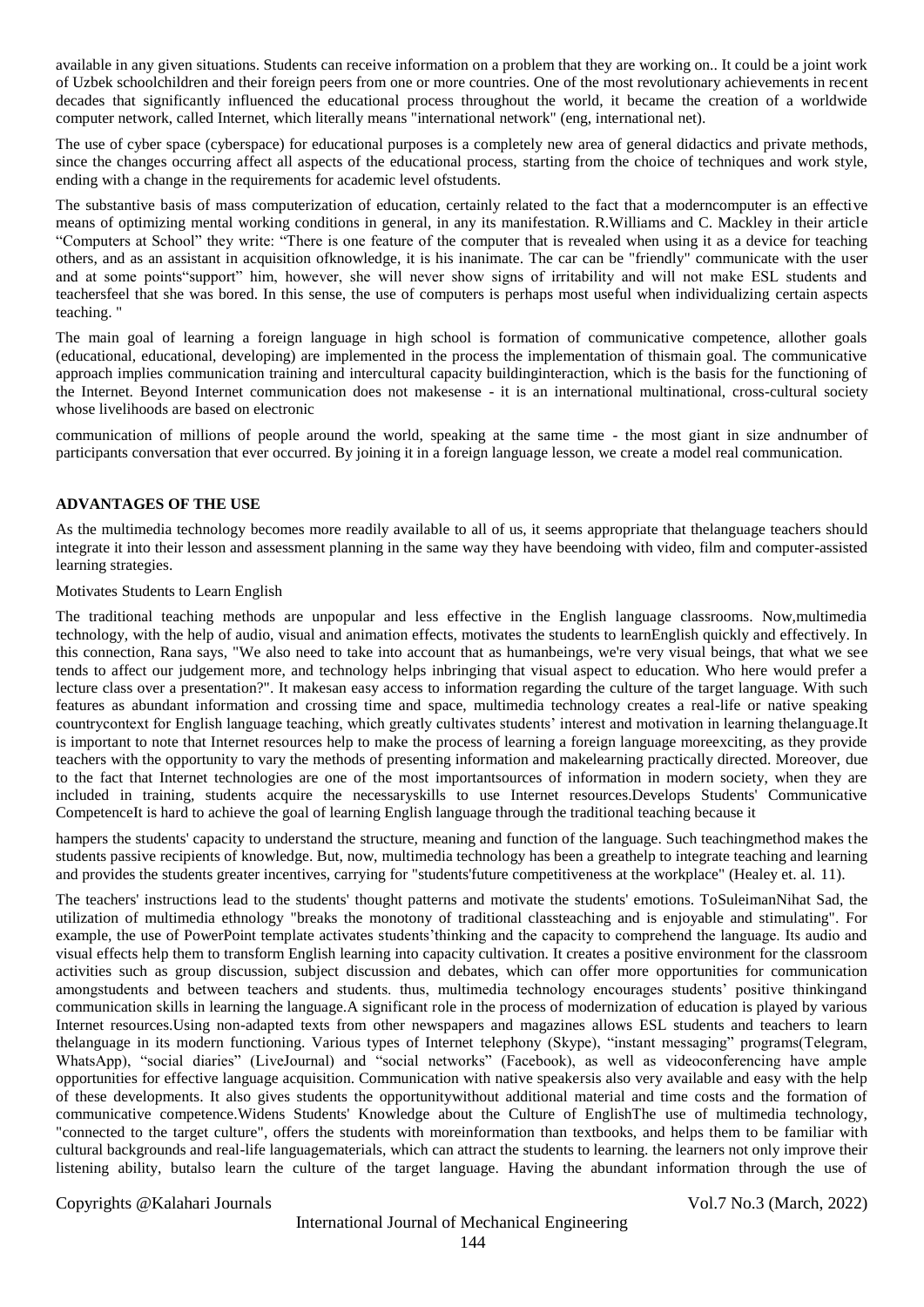multimediatechnology, the students can be equipped with knowledge about the culture of the target language. This bringsabout an information-sharing opportunity among students and makes them actively participate in the classactivities that help the students to learn the language more quickly and effectively.

The appeal to classes on audio and video materials (songs, instructional films with a thematic focus, newsprograms, television shows, commercials, etc.) also contributes to the diverse educational activities of studentsand allows ESL students and teachers to artificially create language environments, load students into therealities of others in this way, not only linguistic, but also sociocultural competencies are formed.

### **Improves Teaching Efficiency**

Using multimedia technology in the language classrooms improves teaching contents and makes the best ofclass time. It breaks the teacher-centered traditional teaching method and fundamentally improves the teachers'teaching efficiency and has become "central to language practice" (Motteram ). For large classes, it is difficult for the students to have speaking communication, but the utilization of multi-media sound laboratorymaterializes the face-to-face teaching. The traditional teaching techniques only emphasize on teachers'instruction and provide limited information to the students. But multimedia technology goes beyond time andspace, and creates more real-life environment for English teaching. It stimulates students' initiatives andeconomizes class time, providing more information to the students.

One of the advantages of using multimedia tools is the fact that they help optimize the control and self-control system, thereby facilitating the work of the teacher, as well as developing the independence of students.Thanks to the use of computer tests, students get the opportunity to independently monitor the degree of assimilation of the studied material and, if necessary, repeat it.Using multimedia tools also provide a variety of training sessions that allow expanding the vocabulary andexploring new patterns of utterances, improving the memorability of the studied language constructions and therelationship between these constructions, teaching certain skills.When communicating in a true language environment provided by the Internet, students find themselves inreal life situations. Involved in a broad circle of significant, realistic, interesting and achievable tasks,schoolchildren learn to respond spontaneously and adequately to them, which stimulates the creation of originalutterances, rather than the template manipulation of language formulas.

Paramount importance is given to understanding, transferring content and the expression of meaning, whichmotivates the study of the structure and vocabulary of a foreign language that serve this purpose. Thus studentattention focuses on using forms rather than themselves, and learning grammar is carried out indirectly, in directcommunication, excluding pure study of grammar rules.

The modern teaching reflects the themes of our era, with its abundant information. Multimedia assistsEnglish teaching, displaying contents actively and intuitively, which makes them talk and communicate the relative concrete content joyfully, also, students obtain perceptual understanding from so vivid and largeinformation, generating distinct image and inspiring their thinking so that to deepen their understanding oflearning content within a short time. Multimedia realizes openness, interaction, sharing, cooperation andautonomy of English learning between teaching and learning, which renders all-round sensory stimulation.

Cognitive psychology argues that mobilizing multiple senses to apperceive is more comprehensive, profoundthan the single one. Simultaneously, it improves input of information overtly and quickens the tempo on theclass, also, increases the efficiency.Enhances Interaction among Students and between Teachers and StudentsGary Motteram is one the scholars to work on the effectiveness of technological use in the languageclassrooms. He says that it is still "the case that most teachers work in physical classrooms and looking at waysthat these spaces can be augmented with digital technologies is a very good starting point" (7). In fact,multimedia technology in teaching focuses on the active participation of students, and enhances the importanceof interaction among students and between teachers and students. One of the main uses of multimediatechnology in the classrooms is to improve students' ability to listen and speak, and thereby develop theircommunicative competence. In this process, the teacher's role as a facilitator is particularly prominent. Theutilization of multimedia technology can create a context for the exchange of information among students and between teachers and students, emphasizing "student engagement in authentic, meaningful interaction"(Warschauer 2). This opportunity improves on the traditional classroom teaching model. In doing so, theteachers in the classrooms no longer force the students to receive the information passively.Multimedia resources act as a means of intensifying the educational process, individualizing instruction andpartially automating the work of teachers related to accounting, measuring and evaluating students' knowledge.Students can take part in tests, quizzes, contests, contests conducted over the Internet, correspond with peersfrom other countries, participate in chats, video conferences, etc.Creates a Conducive Teaching Environment in the ClassroomsThe use of multimedia technology in the classrooms creates a favorable environment for language teaching.Highlighting the importance of its use, Healey et. al. say, "Bad teaching will not disappear with the addition ofeven the most advanced technology; good teaching will bene! t from appropriate use of technology to helplearners achieve their goals". This technique makes the language class lively and interesting, motivating thestudents to participate in the classroom activities. Multimedia technology has its own features such as visibilityand liveliness that produce special effects on the participants. While teaching English language through it, thesounds and pictures can be set together that enhance the active participation of both teachers and students. Theteachers can show pictures and images of native speaking situations to enrich the sharing of informationeffectively. They also imagine different contexts while preparing for the lesson.In the similar way, using the multimedia technology, the students in the class can receive abundantinformation about the language clearly. Thus, using multimedia technology in English language teaching iseffective in cultivating students' interest in learning, improving the teachers' interest in teaching.

Copyrights @Kalahari Journals Vol.7 No.3 (March, 2022)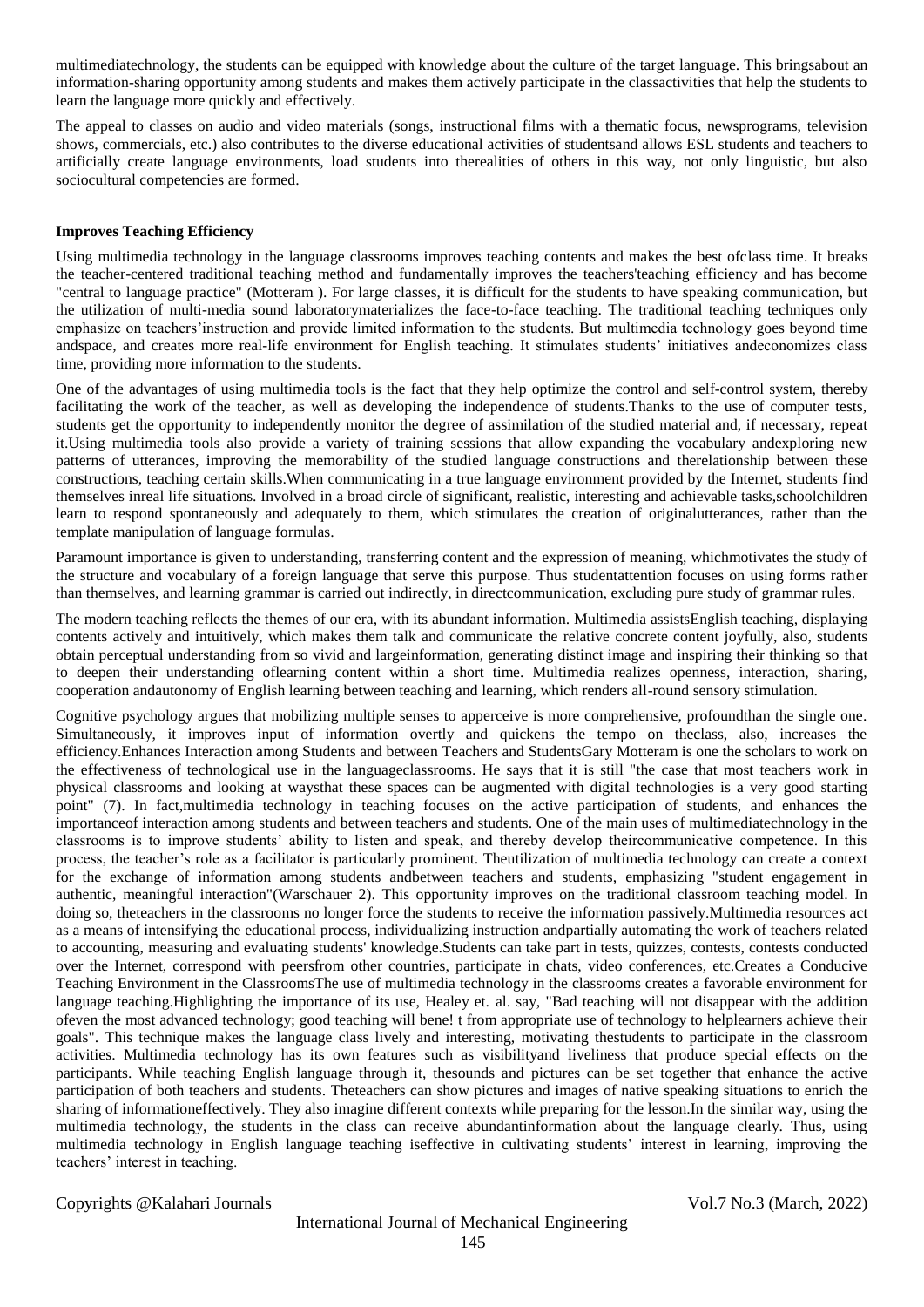Provides Opportunities for English Teaching outside the ClassroomsTeaching English with multimedia technology is flexible that focuses on "how English language teachers,teacher educators, and administrators can and should use technology in and out of the classroom" (Healey et. al.2). This means that multimedia technology provides opportunities to have English teaching not only within the classroom situations, but also outside the classroom situations. It creates a multimedia language environment forteaching English. Teaching should be handled by the teachers but it should be student-centered, which is one ofthe principles of good language teaching. Sometimes, the students' problems are addressed in the classroomteaching, but other times they should be handled outside the classroom contexts, which is "usually carried outusing asynchronous tools, such as e-mail or conferencing systems" (Warschauer 4). In such instances, thestudents can take the advantage of multimedia technology, contacting the teachers through internet and havingtheir problems resolved thereby.Makes the job of teachers' less stressfulThe introduction of computer technology in the educational process helps to improve not only students, butalso teachers, because it provides an opportunity to share methodological experience with domestic and foreigncolleagues.The integration of multimedia tools in the educational process contributes to the saving of materials spent bythe teacher and educational institutions. The advent of computerized classes, multimedia tools, interactivewhiteboards and other multimedia tools reduces the need for prints and additional handouts.Multimedia teaching breaks the traditional teacher-centered way, which shifts the focus to the students, whocould obtain the knowledge under guidance of teacher via the interaction between them. During the period ofEnglish learning, if all the senses can be triggered together, then enthusiasm of students is mobilized furthest.

### **DISADVANTAGES OF THE USE**

There are many disadvantages of using multimedia technology in English language teaching despite it hasfacilitated the language teachers to improve their efficiency in teaching. The following are some of thedisadvantages that this study has found in the context of non-native speaking countries:

### **Emphasis on the Supplementary of Effective Teaching**

The use of multimedia technology is a supplementary tool for English language teaching, not an end in itselfas the blackboard is "supplemented by the overhead projector, another excellent medium for the teacher dominated classroom, as well as by early computer so• ware programs" (Warschauer 2). If the teachers are

totally dependent on multimedia devices during their teaching, they may turn into slaves to multimediatechnology and cannot play the key role as a facilitator to the students. In practice, many teachers are active inusing multimedia technology, but they are not proficient enough to handle it properly.When using multimedia tools in the methodology of teaching a foreign language, it seems advisable tointroduce them as "supportive", and not as main ones, since the specifics of teaching a foreign language impliesthe key role of a teacher who not only guides the learning process, but also is its direct participant.

If the teachers stand by the computer all the time and students are just concentrating on the screen, theteachers cannot have the direct eye contact with the students. The development of multimedia technology in thelanguage classrooms is considered effective and many benefits of the traditional teaching model have beenforgotten. Therefore, the teachers should understand that the multimedia technology should be used as asupplementary instrument rather than a target. For example, "Electronic communication within a single classmight be viewed as an artificial substitute for face-to-face communication" (Warschauer 4). It should beconsidered and used as a tool for effective teaching and learning.

Lack of Communication between Teachers and Studentsis important to emphasize that the overuse of information technology can lead to some negative results.For example, as a result of widespread use of multimedia, social contacts are curtailed; social interaction andcommunication are reduced. Communication through various communicators (Skype, Facebook) is effective,but it is not able to completely replace "live" communication.It is important that there should be a lot of communicative activities in the language classrooms. Theteachers should teach the students on how to pronounce certain words, to comprehend the sentences, to improve thought patterns and to express what they have learned. Though the use of multimedia technology in thelanguage classrooms enhances the interest of the students through audio, visual and textual effects upon thestudents, it lacks interaction among the students and between teachers and students. For example, Healey et. al.claim, "teachers used pen pals before they had access to key pals, print magazines and newspapers before theyhad online news, and work in groups face to face before they collaborated in virtual worlds". In fact, it replacesthe teachers' voice by computer sound and teachers' analysis by visual image. Thereby, the students will have avery limited time for speaking communication. The sound and image of multimedia technology affect thestudents' initiative to think and speak. The English language class turns into a show case and the students areconsidered only as viewers rather than the active participants in the classrooms.

### **Lack of Real-Time Teaching**

Language teaching requires lots of discussion formed through questions and answers between teachers andstudents. The teachers ask real-time questions and guide the students to think, and to build up their capacity togive the answers. For example, "students need to be given maximum opportunity for authentic socialinteraction" (Warschauer 3). However, the teachers, with the help of multimedia technology, prepare the prearranged courseware for the language teaching that lacks real-time effect in the classrooms and the studentsbecome unable to give feedback to their teachers. It ignores the spontaneity in the students' mind that includesstudents' thinking, strengthening their learning capacity and solving problems. Thus, the cultivation of students'thinking capacity should be the major objective in teaching and using of multimedia technology. The studentsshould be given opportunities for thinking, analyzing and exploring their own world.The role of multimedia when using interactive textbooks seems ambiguous. Feedback in this case does notgo beyond the true-false parameter. The interactive factor, the factor of surprise, non-standard

### Copyrights @Kalahari Journals Vol.7 No.3 (March, 2022)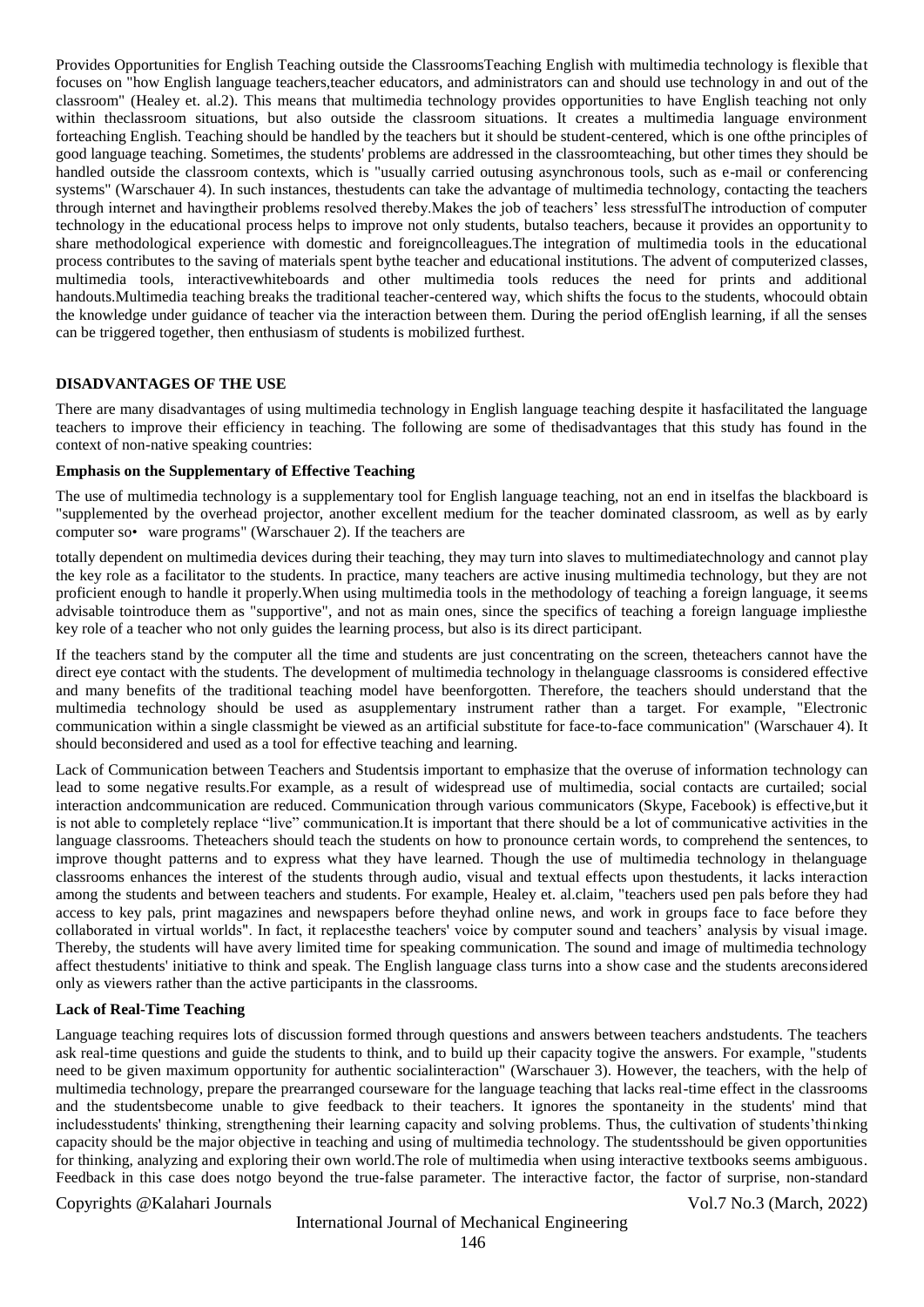answer, andcoagulation of meaning is completely excluded, which once again emphasizes the need for the teacher toparticipate in teaching a foreign language.Loss of Students' Logical thinking The use of multimedia technology in teaching makes the students understand the content easily, but theirabstract thinking would be restricted and thereby their logical thinking would be faded away. In fact, the process of acquiring knowledge goes through perceptual stage and then rational stage, "developing critical thinking andautonomous learning while maximizing beneficial interactions" (Healey et. al. 9). So the teachers shouldunderstand that knowledge of something from perceptual recognition to rational apprehension is very importantin the students' learning process. So if the students only perceive the images and imagination shown on thescreen, their abstract thinking would be restricted and logical thinking would fade away.If a student is simultaneously shown different types of information, he is distracted from some types ofinformation in order to keep track of others, missing important information. Complex ways of presentinginformation distract students from the material being studied, which again reminds us of the need to clearlyunderstand and be able to determine how deeply multimedia tools should be integrated into the learning process.Nowadays, the diminishing process of acquiring knowledge has been the major concern for today's students.Because textual words are replaced by sound and image, and handwriting is replaced by keyboard input.

Expensive Way of Conducting Language ClassesUsing multimedia technology in English language teaching is an expensive way of conducting languageclasses, which may not be fulfilled (Panthee 39). Keeping this fact in mind, the administrators and policymakers should not only help language teachers realize "the potential benefits of technology, and prompt them tolearn to use technology in their teaching," but they should understand "the significant role of technology so theyfoster the learning process by providing the necessary structure, support, and infrastructure" (Healey et. al. 9).Over time, it tends to result in higher expenses though it will help create more effective education. The languagelearning programs start with expenses that are related to implementing new technologies in education. Theexpenses usually entail hardware, software, staffing, and training for at least one networked computer laboratorywhere teachers and students can come and use it. It should also be emphasized that a methodological note should be compiled for each multimedia program,which indicates which audience the program is designed for, the types of skills that are developed with its help,what educational material it is based on, how many hours it is designed for, the place given programs in theeducational process, etc., that is, "the program should have a scenario for use for the possibility of its use byother teachers".

# **RECOMMENDATIONS**

Multimedia technology and language teaching have gone hand to hand for a long time and contributed asteaching tools in the language classrooms. However, multimedia technology is still a source of fears andinsecurity for many teachers everywhere around the world despite the latest developments applicable tolanguage teaching such as websites, blogs, online journals, teaching methodology and so on. In this connection,Deborah Healey et. al. says, "The pace and extent of change in technology for teaching, however, have made itdi# cult for many teachers, teacher educators, and administrators to know how best to employ computers, otherforms of digital technology, and the global interaction enabled by the Internet in language teaching". So manycountries have tried to modernize their equipment, have spent large amount in technology and have proved thepositive effects of integrating technology to language teaching. Still, there are many teachers who still have nointerest to teach the language with technologies. Here, Rana suggests, "There are many different aspects oftechnology that hamper education but there are resources that help learning, too". In order to improve thoverall situations and make the language teachers aware of the function of multimedia technology in teaching,the following recommendations have been made:Teachers Should Play the Leading Role in TeachingThe application of multimedia technology to teaching can make improvements in English language teachingand at the same time has enabled "teachers to re-think what they are doing" (Motteram 7). However, theteachers should play the leading role even if they use multimedia technology. Their position should not bereplaced by the computers and other devices. For example, when each lesson is introduced and spoken Englishis taught, the students can easily improve their listening and speaking skills which the multimedia technologycannot do. Even, the teachers' interpretation during the language teaching should not be overlooked. In principle,English should be used frequently in the language classes in order to improve the students' communicativecompetence. Multimedia technology in spite of its extraordinary effects in teaching should be an assisting toolfor the teachers. So the teachers should determine whether to adopt multimedia technology in English languageteaching or not.Teachers Should Not Consider the Computer Screen as a Blackboard or WhiteboardIt is wrong to consider the computer screen as the blackboard or whiteboard as some teachers do. They have readymade exercises, questions, answers and teaching plans into their computers and display them in theclassrooms. They do not have to write anything on the blackboard or whiteboard. The teachers are supposed tocreate a context for teaching and motivate the students to communicate in English. Focusing on the use of bothtraditional and modern ways of language teaching, DincayKoksal says, "We should kill neither the blackboardnor the mockingbird. We need blackboards or whiteboards as visual aids and the sound of the mockingbird forrelaxation". It is, thus, advised to use the blackboard or whiteboard very often in order to bring the traditionaland modern teaching methods together. In addition, the experienced teachers know well that a perfect teachingis in their mind. So they should use the blackboard or whiteboard to write questions raised by the students. Inthis way, the teachers can create a real-life context for effective teaching.

#### **Teachers Should Encourage Students to Use Their Own Mind and Speak More**

Copyrights @Kalahari Journals Vol.7 No.3 (March, 2022) One of the features of using multimedia technology is to cause audio and visual effects that lively displaythe content of textual materials. DincayKonsal suggests that "new technologies develop and are disseminatedtoo quickly that we cannot avoid their attraction and influence in any form". This process helps the students tounderstand the teachers' instruction and information. But only displaying the content of texts through thePowerPoint presentation cannot stimulate the students thinking. In the English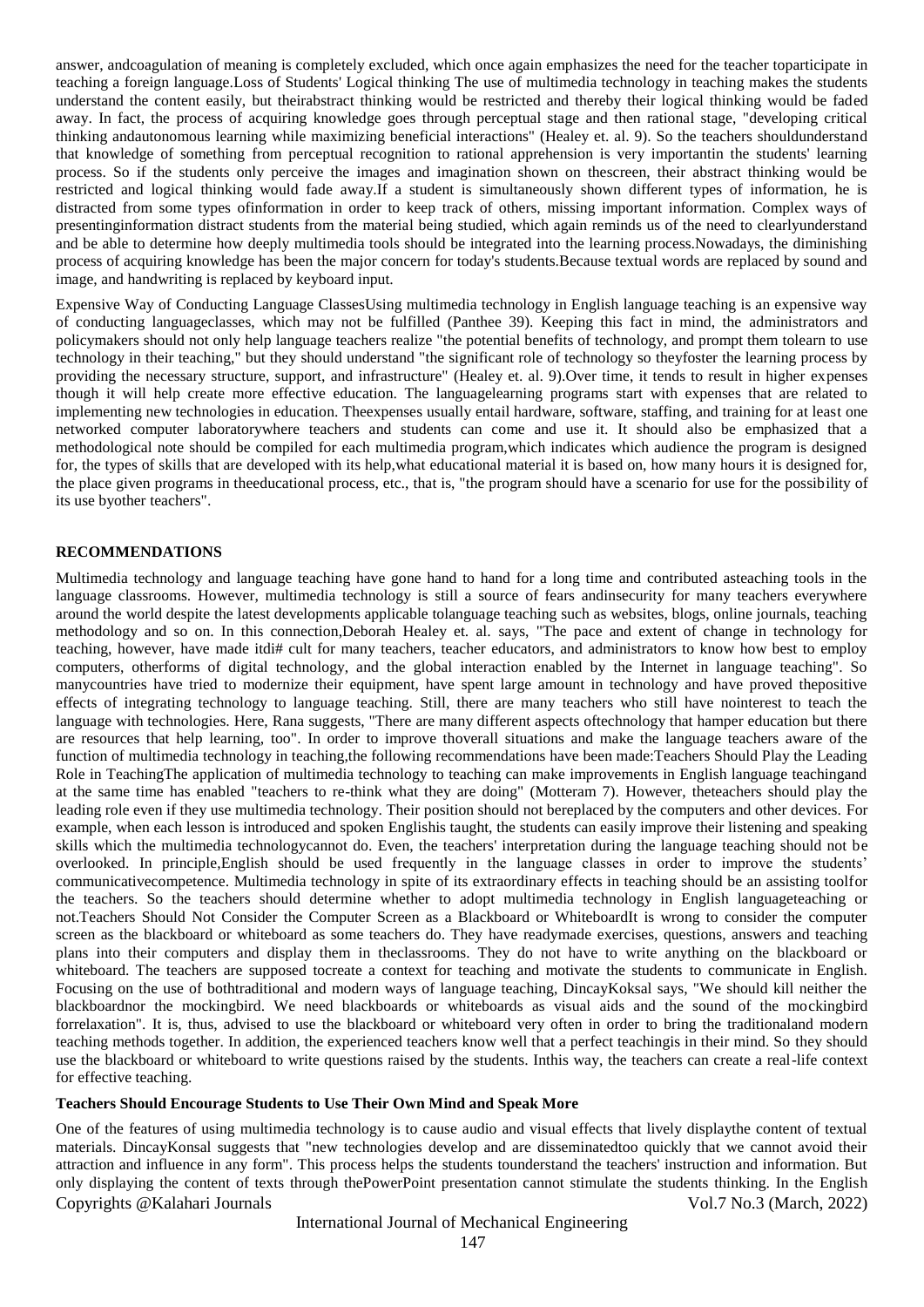communication situations, theteachers have to encourage the students to use their own mind and speak more. In order to use the modernizedfeature to English language teaching, they should not overuse the technology; rather they should actively join inthe class practice.

### **Teachers Should Use All Possible Teaching Aids and Techniques**

Some language teachers tend to depend on entirely on multimedia technology in teaching. But the reality isthat multimedia technology cannot be replaced by many other teaching methods. In the similar way, it cannotalso replace any other forms of teaching methods. The functions of other traditional forms of teachinginstruments are equally important in English language teaching though multimedia technology has its uniqueadvantages in teaching. For example, the tape recorder still plays an important role in playing the listeningmaterials. Thus, the language teachers are supposed to choose from the appropriate teaching instrumentsaccording to the requirements of the teaching contexts. However, "In the absence of teachers trained to usetechnological tools in the classroom, EFL students will be unable to learn English as fast and effectively as theycould with technology or as fast and effectively as their fellow students across the globe" (England 399). So, inthe non-native English speaking countries, the teachers should integrate multimedia technology with thetraditional teaching tools as they can play an important part in the successful English language teaching.

#### **Teachers Should Not Overuse Multimedia Technology**

Many teachers believe that the more use of multimedia technology may give the better performance inlanguage teaching. They think that multimedia technology may create better class environment, may motivatethe students to participate in the class, and may help students access to the language materials. Young and Bushsay, "With no clear sense of effective technology use, teachers often ignore it altogether or resort to exposingstudents simply to whatever current so! ware is most available, with little instructional support or curricularconnection". In fact, this is wrong to believe that the utilization of multimedia technology would have a magicto English language teaching. Although the students feel some interest in learning, they in reality feel inactiveall the time because they are just looking on the screen. This kind of process ignores other skills in the languagelearning.

#### **Teachers Should Use Free of Charge Platforms**

Nowadays there are many websites and applications (table-1) which aim to teach languages. Some of themare totally free and some of them partly. So such kind of platforms and applications should be use whilecreating teaching programs and curriculums.

#### **CONCLUSION**

The main purpose of using multimedia technology in language teaching is to promote students' motivationand learning interest in the English language. In the non-native English speaking context, this can be a practicalway to get them involved in the language learning. To achieve this goal, the language teachers should create afavorable environment for English language teaching, which should be based on the availability of informationand teaching materials. While using multimedia technology in teaching if students are not too dependent on

their mother tongue, they should be motivated to communicate with each other in English. The process ofEnglish learning should be more student-centered and less time-consuming. The language teachers shouldmaintain the students' communicative competence through multimedia technology.

We note that the process of teaching a foreign language is a complex, constantly evolving system. Therefore, teachers need to use in their work the opportunities that appear in the modern world. Today they are multimediatools. They represent effective educational technologies due to their inherent qualities of interactivity, flexibilityand integration of various types of educational information, as well as due to the ability to take into account theindividual characteristics of students and help increase their motivation.

In conclusion, the utilization of multimedia technology can fully improve the students' thinking andpractical language skills. This will ensure and fulfill an effective result of English language teaching. Despitesome disadvantages of using multimedia technology in teaching, multimedia technology can be used effectivelyin the English language teaching classrooms. Overall, the non-native speakers of English as language teacherscan teach English more efficiently if they use multimedia technology.

These resources can be actively used in the lesson. Mastery of communicative and intercultural competenceimpossible without the practice of communication, and the use of Internet resources in the lesson a foreignlanguage in this sense is simply irreplaceable: a virtual environment The Internet allows ESL students andteachers to go beyond time and space by providing its users the possibility of authentic communication with realinterlocutors on topics relevant to both sides. However, we must not forget that the Internet - only an auxiliarytechnical training tool, and to achieve optimal results, ESL students and teachers must correctly integrate its useinto the lesson process.

The use of multimedia technologies allows the formation and development of reading and reading skills,directly using network materials of varying degrees of complexity (educational and authentic materials);to form and develop listening skills based on authentic audio texts of the Internet; to improve the skills ofmonologic and dialogical utterances on the basis of a problematic discussion of the network materials presentedby the teacher or one of the students, as well as to improve the skills of dialogical speech through the use ofvarious oral communicators;improve writing skills by writing answers to correspondence partners; replenish vocabulary with thevocabulary of the modern foreign language, which reflects a certain stage in the development of the culture ofthe people, the social and political structure of society, using authentic texts from the country of the languagebeing

# Copyrights @Kalahari Journals Vol.7 No.3 (March, 2022)